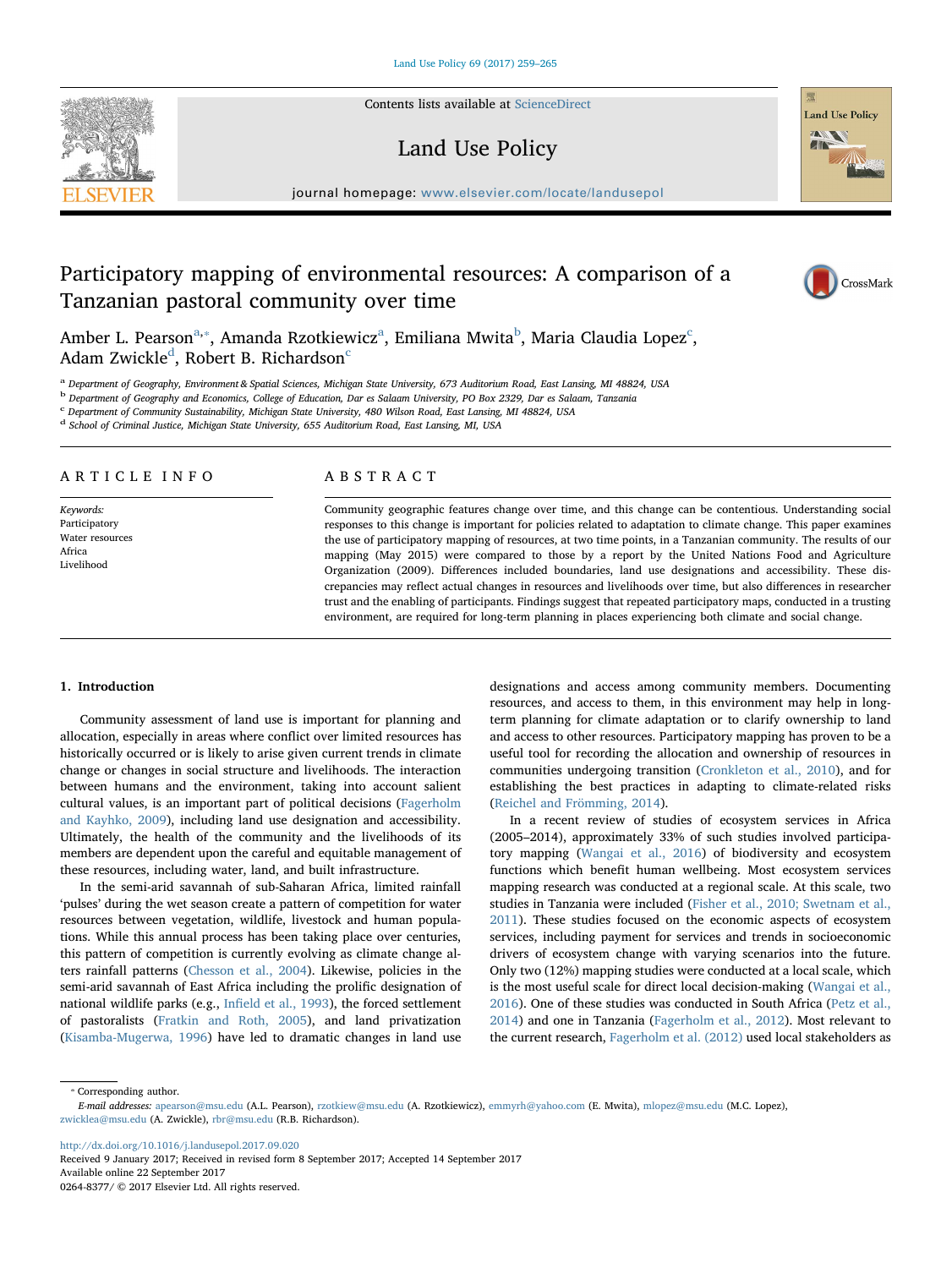key informants to map and then rank the value of various local resources. They found that landscape services related to food (agriculture and livestock) were the most commonly mapped and highly valued resources. Interestingly, however, evaluation of water resources, as part of the landscape services important for livelihoods and wellbeing, was absent from this study. The authors also found scattered patterns of resources usage which led to pressures and conflicts.

Although participatory mapping may reveal tensions between groups regarding access to resources, a systematic evaluation of participatory mapping suggested that the mapping process, itself, does not significantly increase conflict [\(Reyes-García et al., 2012\)](#page--1-11). A pre-existing conflict, however, may continue in spite of community mapping efforts. Shared land ownership, adjacent land, privatization or new designated uses of land are a few instances where conflict may arise within a community, requiring cooperation to ensure that resources are managed equitably and sustainably and all voices are equally heard ([Schelhas et al., 2002](#page--1-12)). While participatory mapping has been highlighted as an effective tool for sharing community knowledge of re-sources, effectively planning resource management [\(Cronkleton et al.,](#page--1-5) [2010\)](#page--1-5), mediating conflict and empowering community members ([Cronkleton et al., 2010; Fagerholm and Kayhko, 2009; Reichel and](#page--1-5) [Frömming, 2014\)](#page--1-5), the actors involved in the process of participatory mapping can significantly influence results ([Chambers, 2006\)](#page--1-13). However, the integration of participatory mapping and GIS techniques has proven to be a promising avenue for improving community representation and land use planning [\(Hessel et al., 2009\)](#page--1-14) with its origins in participatory rural appraisal [\(Chambers, 1994](#page--1-15)).

The aims of this research were to: i) conduct participatory mapping and observe potential differences between the perceptions of male and female community members of resources in an agro-pastoralist village, Naitolia, in Monduli District, Tanzania; ii) digitally record resources identified in participatory maps using GPS to generate a spatially-accurate reference map for the community; iii) compare features, land uses and land area between our results (2015) and those of the UN Food and Agriculture Organization (2009); and iv) evaluate implications for participatory mapping as a utility by discussing possible reasons for identified differences including the intentions of external actors, goals of the community members, and the relationships or trust between parties. These two maps also present a unique opportunity to quantify land use change over time, with implications for climate change resiliency. This research uniquely contributes to the literature as it provides a repeated cross-section of community resources in a place experiencing both climate and social change. In addition, it is novel in that the identified changes are a direct, intentional result of the initial participatory mapping method itself.

#### 2. Methods

#### 2.1. Ethical approval

This study was approved by Michigan State University (IRB# x15- 423e) and the Tanzanian Commission for Science and Technology (#2015-207-NA-2015-149).

#### 2.2. Study site

Naitolia (also spelled Nyatolia), in Monduli District, Tanzania (see [Fig. 1](#page--1-16)), is an agro-pastoralist village with a population of approximately 1800 people according to the most recent census [\(Census, 2012](#page--1-16)), although in our previous work, we estimated that Naitolia is comprised of approximately 300 households ([Pearson et al., 2015\)](#page--1-17) or 1410 residents (in 2012, Monduli District's average household size was 4.7 ([Knoema,](#page--1-18) [2012\)](#page--1-18)). Naitolia receives varying rainfall, averaging 650 mm annually ([TANAPA, 2001](#page--1-19)). The major ethnic groups are the Waarusha and the Maasai, and their families live in dispersed bomas or household compounds. Other ethnic groups include Wabarbaig, Wambugwe and

Wambulu. Traditionally, in Tanzania, bomas were comprised of a number of Masaai households [\(Bekure et al., 1991](#page--1-20)) though in recent decades have become smaller and more often comprised of one household [\(Ikanda and Packer, 2008\)](#page--1-21). Most households (∼70%) are considered pastoralists in that they depend on livestock production for their livelihoods, as source of food (both meat and milk) and a store of wealth ([University of Minnesota, 2010\)](#page--1-22). A baseline survey of poverty in the Monduli District found 59% of rural households to be considered below the poverty level, where household consumption is below what is required to satisfied basic needs ([EDI, 2005](#page--1-23)).

Drought in the area has led to a shrinking water supply and declining agricultural productivity, with concomitant food insecurity and health issues (TPP, 2008). Availability of water and reliable access to quality water are major priorities for sustainable community development and public health promotion in Naitolia, for which recent interventions have been implemented by Michigan State University's Tanzania Partnership Program (TPP). Naitolia was selected as a study site for this participatory mapping study to understand the current state of environmental resources, which have not only been threatened by a climate characterized by severe drought, but repeatedly subject to the intervention of external political agencies due to Naitolia's key location in the wildlife corridor. This village is an optimal setting to compare changes in land use over time due to: 1) the insecurity of water in the region; 2) the increasing shift from purely pastoral to agro-pastoral livelihoods; 3) the recent designation of many adjacent areas as conservation areas; and 4) the ability to compare contemporary land use changes using an existing participatory mapping exercise from 2009.

#### 2.3. Data collection and map generation

Participatory mapping exercises were carried out in May 2015 with two separate groups at the village government office building in Naitolia. First, adult women  $(n = 10)$  participated in the mapping exercise followed by a group of adult men ( $n = 10$ ). Thus, these 20 participants represented the optimal size of volunteer focus groups as established in other participatory mapping studies ([Mapedza et al., 2003](#page--1-24)). The objective of working in these groups was to ensure freedom of expression, avoid gender bias in interpreting access to resources in the mapping activities, and to see whether the two groups perceive access and uses differently. These methods, particularly small, organized groups, have been established as both effective and integral for landscape visualization [\(Boedhihartono, 2012](#page--1-25)).

In each group, a table was placed in the center of the participants. A large sheet of paper and different colored markers were provided. Participants were instructed, first in English and then translated in Swahili, to create a map, using the markers and the paper, of the important features of Naitolia, including small features of the village and large areas, noting specific uses and which community members had access or were restricted. Participants were probed on the following: forest resources, farms, grazing land, water sources, tourism or other conservation areas and community amenities (e.g., church, school). During the map creation, notes were taken by field staff in English with assistance from Swahili translators related to disagreements or consensus on boundaries or features. This process lasted about one hour for each group. At the end, a photo of each map was taken and differences between the male- and the female-generated maps were noted.

Following participatory mapping activities, all features from both maps were visited to obtain GPS coordinates (using ArcCollector, ESRI, Redlands, CA, USA). Last, digital maps of all features were created, including both English and Swahili names [data available upon request]. Our digital participatory map was made from combining all features from the two hand-drawn maps, and was then used to compare with a prior participatory map, created in 2009 by the UN Food and Agriculture organization (UN FAO).